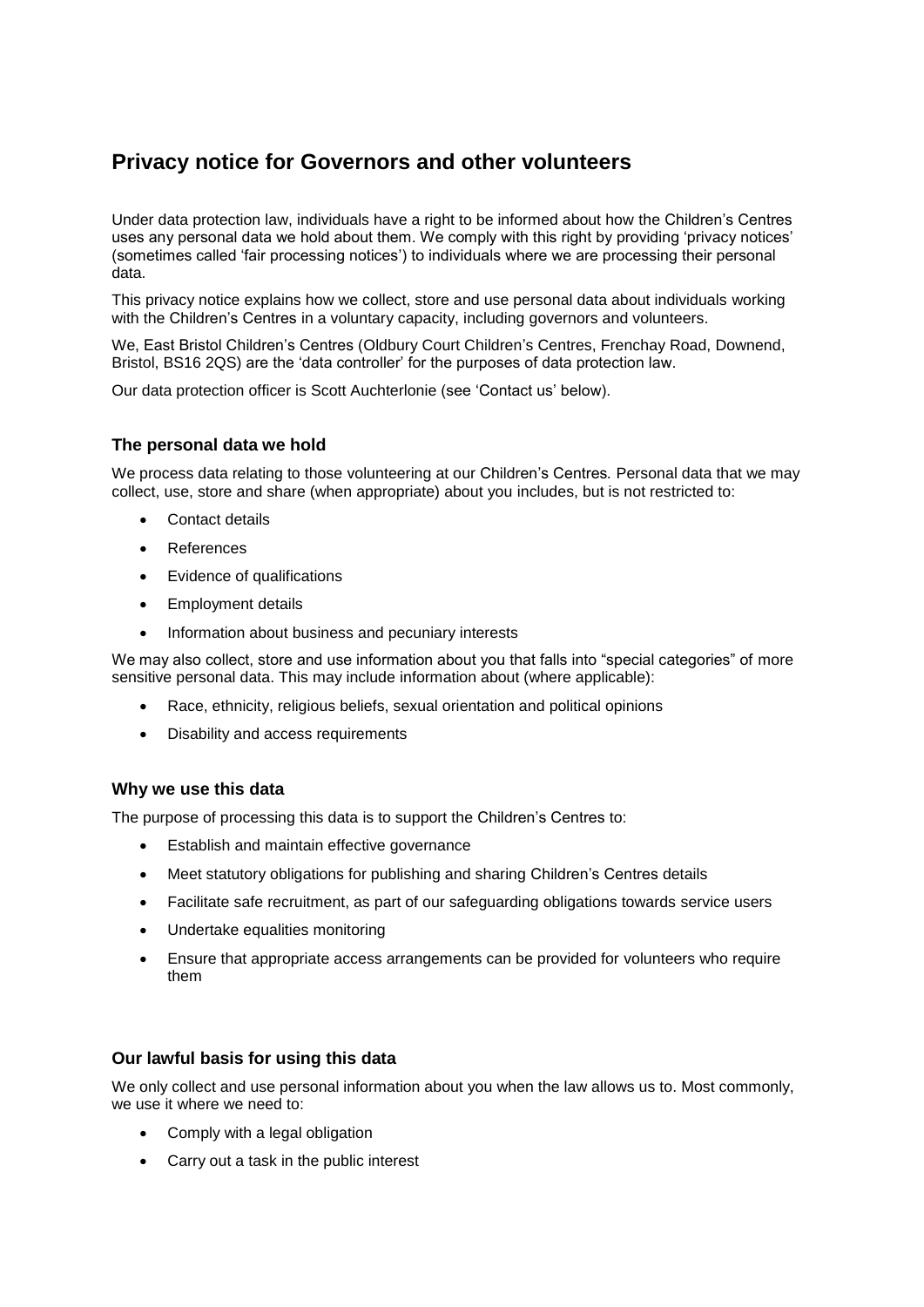Less commonly, we may also use personal information about you where:

- You have given us consent to use it in a certain way
- We need to protect your vital interests (or someone else's interests)

Where you have provided us with consent to use your data, you may withdraw this consent at any time. We will make this clear when requesting your consent, and explain how you go about withdrawing consent if you wish to do so.

Some of the reasons listed above for collecting and using personal information about you overlap, and there may be several grounds which justify our use of your data.

# **Collecting this information**

While the majority of the information we collect from you is mandatory, there is some information that you can choose whether or not to provide to us.

Whenever we seek to collect information from you, we make it clear whether you must provide this information (and if so, what the possible consequences are of not complying), or whether you have a choice.

## **How we store this data**

Personal data is stored in accordance with our data protection policy/records management policy.

We maintain a file to store personal information about all volunteers. The information contained in this file is kept secure and is only used for purposes directly relevant to your work with the Children's Centres.

When your relationship with the Children's Centres has ended, we will retain and dispose of your personal information in accordance with our retention schedule.

[https://www.bristol.gov.uk/documents/20182/33519/Retention+schedule/1cda1000-5009-452f-83e5-](https://www.bristol.gov.uk/documents/20182/33519/Retention+schedule/1cda1000-5009-452f-83e5-22578e8305be) [22578e8305be](https://www.bristol.gov.uk/documents/20182/33519/Retention+schedule/1cda1000-5009-452f-83e5-22578e8305be)

## **Data sharing**

We do not share information about you with any third party without your consent unless the law and our policies allow us to do so.

Where it is legally required, or necessary (and it complies with data protection law) we may share personal information about you with:

 *Government departments or agencies – to meet our legal obligations to share information about governors/trustees*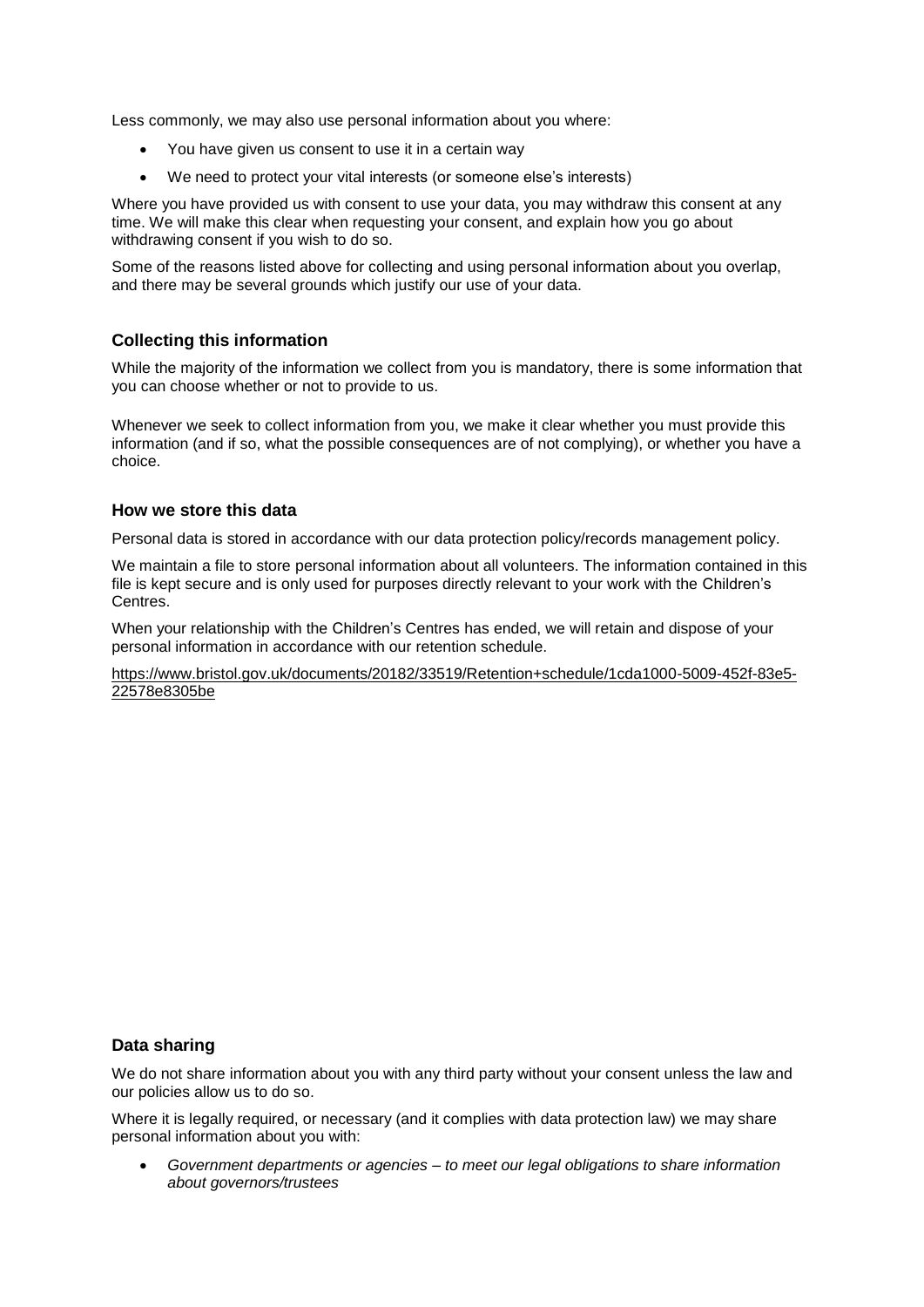- *Our local authority – to meet our legal obligations to share certain information with it, such as details of governors*
- *Suppliers and service providers – to enable them to provide the service we have contracted them for, such as governor/trustee support*
- *Professional advisers and consultants*
- *Employment and recruitment agencies*
- *Police forces, courts*

#### **Transferring data internationally**

Where we transfer personal data to a country or territory outside the European Economic Area, we will do so in accordance with data protection law.

## **Your rights**

#### **How to access the personal information we hold about you**

Individuals have a right to make a 'subject access request' to gain access to personal information that the Children's Centres holds about them.

If you make a subject access request, and if we do hold information about you, we will:

- Give you a description of it
- Tell you why we are holding and processing it, and how long we will keep it for
- Explain where we got it from, if not from you
- Tell you who it has been, or will be, shared with
- Let you know whether any automated decision-making is being applied to the data, and any consequences of this
- Give you a copy of the information in an intelligible form

You may also have a right for your personal information to be transmitted electronically to another organisation in certain circumstances.

If you would like to make a request, please contact our data protection officer.

#### **Your other rights regarding your data**

Under data protection law, individuals have certain rights regarding how their personal data is used and kept safe. You have the right to:

- Object to the use of your personal data if it would cause, or is causing, damage or distress
- Prevent your data being used to send direct marketing
- Object to the use of your personal data for decisions being taken by automated means (by a computer or machine, rather than a person)
- In certain circumstances, have inaccurate personal data corrected, deleted or destroyed, or restrict processing
- Claim compensation for damages caused by a breach of the data protection regulations

To exercise any of these rights, please contact our data protection officer.

## **Complaints**

We take any complaints about our collection and use of personal information very seriously.